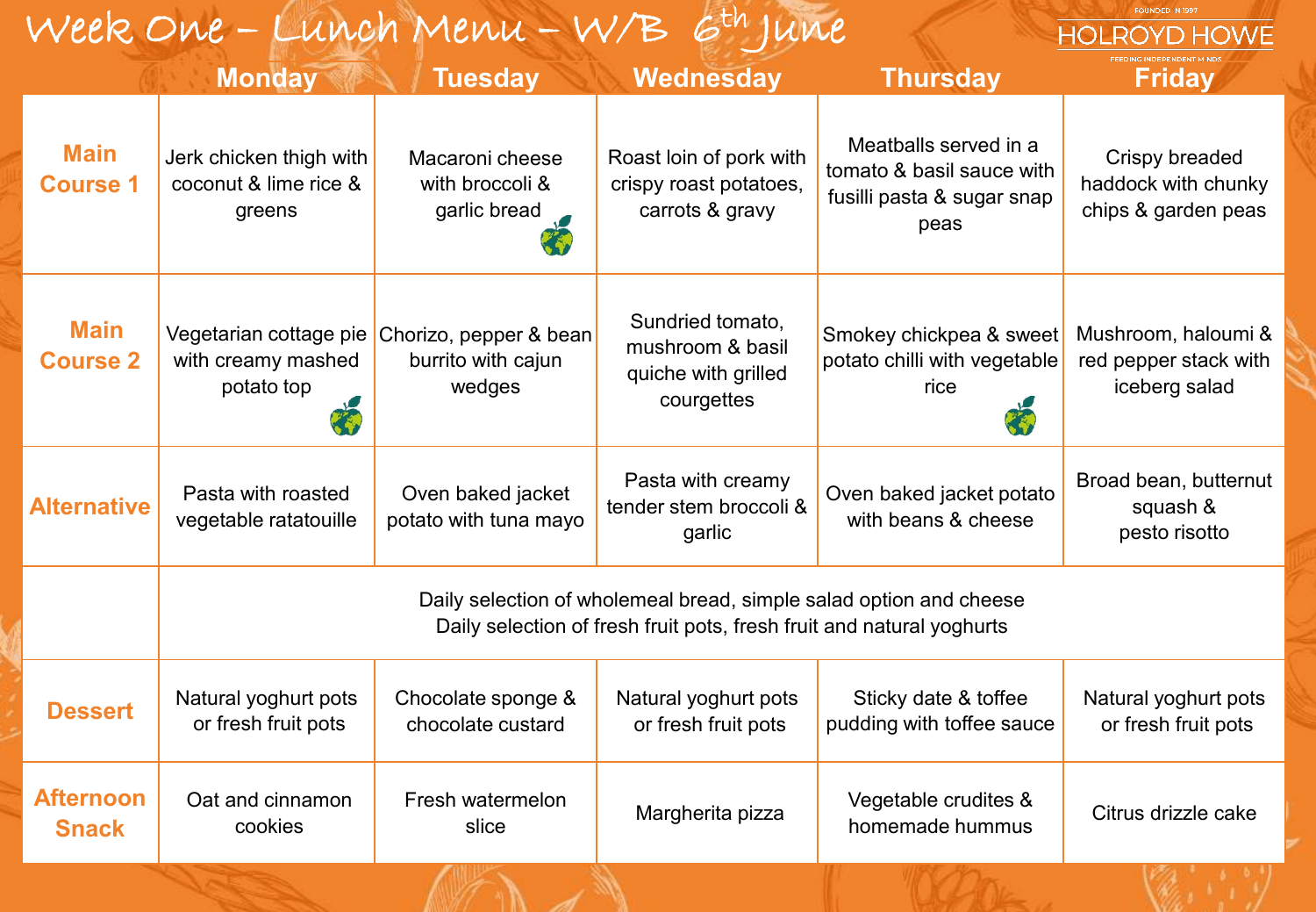## Week Two – Lunch menu – W/B 13th June

|                                  | <b>Monday</b>                                                                                                                               | <b>Tuesday</b>                                                            | <b>Wednesday</b>                                                            | <b>Thursday</b>                                                     | Friday                                                                   |  |  |
|----------------------------------|---------------------------------------------------------------------------------------------------------------------------------------------|---------------------------------------------------------------------------|-----------------------------------------------------------------------------|---------------------------------------------------------------------|--------------------------------------------------------------------------|--|--|
| <b>Main</b><br><b>Course 1</b>   | <b>Cumberland sausage</b><br>with creamy mashed<br>potato & baked beans                                                                     | BBQ beef & bean chilli<br>with peas, vegetable rice<br>& tortilla chips s | Tomato, lentil & basil<br>penne pasta with<br>garlic bread & green<br>salad | Chicken & pepper<br>fajitas with roasted new<br>potatoes & broccoli | Margherita pizza with<br>skinny fries<br>& sweetcorn                     |  |  |
| <b>Main</b><br><b>Course 2</b>   | Quorn sausages with<br>roasted onions &<br>sauteed<br>winter greens<br>くや                                                                   | Bubble & squeak<br>cake topped with<br>fried egg                          | Salmon & pea risotto<br>with roasted butternut<br>squash                    | Roasted aubergine<br>katsu with<br>sticky rice<br>23                | Fishcake with skinny<br>fries & coleslaw                                 |  |  |
| <b>Alternative</b>               | Pasta with cherry<br>tomatoes & basil<br>pesto                                                                                              | Oven baked jacket<br>potatoes with beans<br>& cheese                      | Crispy sliced potato<br>filled with creamy<br>chicken &<br>mushrooms        | Pasta with tuna,<br>sweetcorn & herbs                               | Mixed vegetable<br>paella                                                |  |  |
|                                  | Daily selection of wholemeal bread, simple salad option and cheese<br>Daily selection of fresh fruit pots, fresh fruit and natural yoghurts |                                                                           |                                                                             |                                                                     |                                                                          |  |  |
| <b>Dessert</b>                   | Natural yoghurt pots<br>or fresh fruit pots                                                                                                 | Apple & blackberry<br>crumble with custard                                | Natural yoghurt pots<br>or fresh fruit pots                                 | Ginger sponge with<br>vanilla custard                               | Natural yoghurt pots<br>or fresh fruit pots                              |  |  |
| <b>Afternoon</b><br><b>Snack</b> | Healthy eating week<br><b>Wholemeal fruit</b><br>bread                                                                                      | <b>Healthy eating week</b><br><b>Fresh fruit</b><br>slices                | <b>Healthy eating week</b><br>Carrot & courgette<br>cake                    | <b>Healthy eating week</b><br>Crudities, bean dip<br>& hummus       | <b>Healthy eating week</b><br><b>Chocolate &amp; beetroot</b><br>brownie |  |  |

HOLROYD HOWE